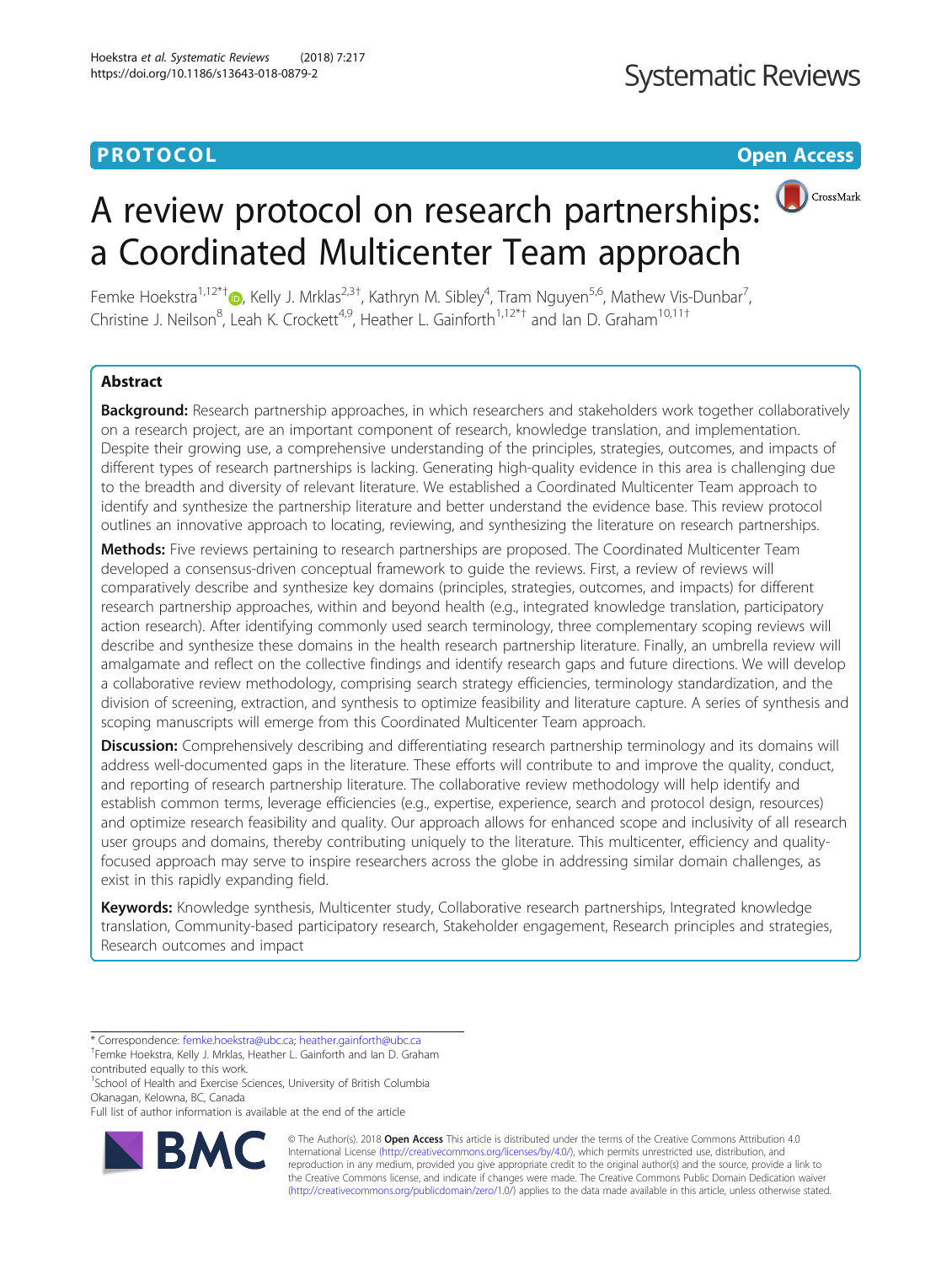# Background

Research partnership approaches, in which researchers and stakeholders work together collaboratively on a research project, are an important component of research, knowledge translation, and implementation [[1](#page-11-0)–[4\]](#page-11-0). These approaches are becoming increasingly popular, as efforts to ensconce stakeholder engagement within health care research, implementation, and improvement work converge, and are prioritized by health care systems, research funders, government, and other organizations [\[4](#page-11-0)]. In particular, the active integration of patients and patient-identified priorities into the research process [[5](#page-11-0)– [7\]](#page-11-0) has become much more frequent and, in many cases, is now a mandated expectation of research teams [\[5](#page-11-0), [8](#page-11-0)– [10\]](#page-11-0). Research partnership approaches align well with efforts to enhance participant empowerment [[11](#page-11-0)], elevate disenfranchised voices [\[12](#page-11-0)], and engage in real-world solution finding [[13\]](#page-11-0) to improve research relevance and impact [[14](#page-11-0)–[17](#page-11-0)].

Over the last half of a century or more, research partnership approaches have evolved within multiple research domains. A number of these approaches can be differentiated by important similarities and differences (e.g., integrated knowledge translation (IKT), participatory research, co-production, participatory action research (PAR), engaged scholarship, Mode 2 knowledge production) [[14](#page-11-0), [15,](#page-11-0) [17](#page-11-0)–[19\]](#page-11-0). This variability of approach and terminology presents considerable challenges for synthesis research in the field of research partnerships, particularly in the sub-field of IKT. The dispersion and variation of relevant literature is daunting, both scientifically and logistically, and in many cases precludes attempts at more exhaustive reviews [[3,](#page-11-0) [15,](#page-11-0) [20](#page-11-0), [21](#page-11-0)]. Research partnership terminology [\[22](#page-11-0)–[24\]](#page-11-0) and definitions [\[15](#page-11-0), [25](#page-12-0)] vary significantly by discipline and are still actively evolving, making IKT and other research partnership approaches difficult to capture conceptually [[1](#page-11-0)– [3,](#page-11-0) [21](#page-11-0), [25](#page-12-0)–[33](#page-12-0)].

 $IKT<sup>1</sup>$ , in particular, has been compared and contrasted to other types of research partnership approaches. To illustrate, Salsberg and Merati [[19\]](#page-11-0), Salsberg [\[18](#page-11-0)], Jull and colleagues  $[15]$  $[15]$ , and Bowen  $[34]$  $[34]$  highlight important comparisons between IKT and participatory health research: IKT and PAR, IKT and community-based participatory research (CBPR), and engaged scholarship and participatory research, respectively. However, syntheses conducted in this area to date highlight considerable limitations and challenges, such as the use of scope control techniques and the amenability of reported data for extraction and synthesis [\[1](#page-11-0), [2](#page-11-0), [21](#page-11-0), [35](#page-12-0)–[37\]](#page-12-0).

In preparing this protocol, we were unable to identify a single synthesis that located, described, compared, or evaluated the literature pertaining to both IKT and related partnership research approaches within the health domain, or beyond. We identified a single review examining empirically evaluated IKT studies [\[21](#page-11-0)], and several syntheses focused on individual types of partnerships and relevant domains [\[29](#page-12-0), [37](#page-12-0)–[39\]](#page-12-0). No synthesis that comparatively described principles, strategies, outcomes, and impacts in different types of research partnership approaches was identified. The implications of these findings are significant. The co-existence of multiple, potentially relevant evidence domains is well-recognized; yet, this evidence remains largely disconnected and is often viewed superficially, or within disciplines alone. We believe that extending the comparative analysis to other domains (principles, strategies, outcomes, impacts) may help researchers more deliberately apply and rigorously evaluate research partnership approaches in future. Comparative analytics examining how and why IKT and other research partnership approaches work, the key domains (principles, strategies, outcomes, impacts), and the contextual conditions under which these approaches function may allow more deliberate and efficient stakeholder engagement  $\begin{bmatrix} 1 \\ 21 \end{bmatrix}$  $\begin{bmatrix} 1 \\ 21 \end{bmatrix}$  $\begin{bmatrix} 1 \\ 21 \end{bmatrix}$  $\begin{bmatrix} 1 \\ 21 \end{bmatrix}$  $\begin{bmatrix} 1 \\ 21 \end{bmatrix}$  and would represent a major step forward in the design, conduct, assessment, and impact of IKT and other research partnership approaches, in real-world settings.

This protocol describes the work plan of a newly established Coordinated Multicenter Team, focused on optimizing the quality and efficiency of IKT and other research partnership syntheses. The team has a specific interest in IKT [\[20](#page-11-0), [40](#page-12-0), [41\]](#page-12-0) and applied this lens in the design of the proposed studies. Using a collaborative approach, we will build consensus strategies to address common challenges (e.g., terminology, definitions, conceptual similarities/differences, evidence volume and dispersion, logistics/resource and feasibility issues) faced by researchers attempting to synthesize the research partnership literature, including the sub-field of IKT. The three main aims of this study are to:

- 1. Systematically scope the literature and comparatively describe and synthesize principles, strategies, outcomes, and impacts reported in different types of research partnership approaches within and beyond health;
- 2. Describe and synthesize the principles, strategies, outcomes, and impacts and the accompanying research methods and tools reported in different types of health research partnership studies; and
- 3. Amalgamate and reflect on the collective findings and identify research gaps and future directions.

#### Methods

This review protocol describes a Coordinated Multicenter Team approach to reviewing and synthesizing the key domains in different types of research partnership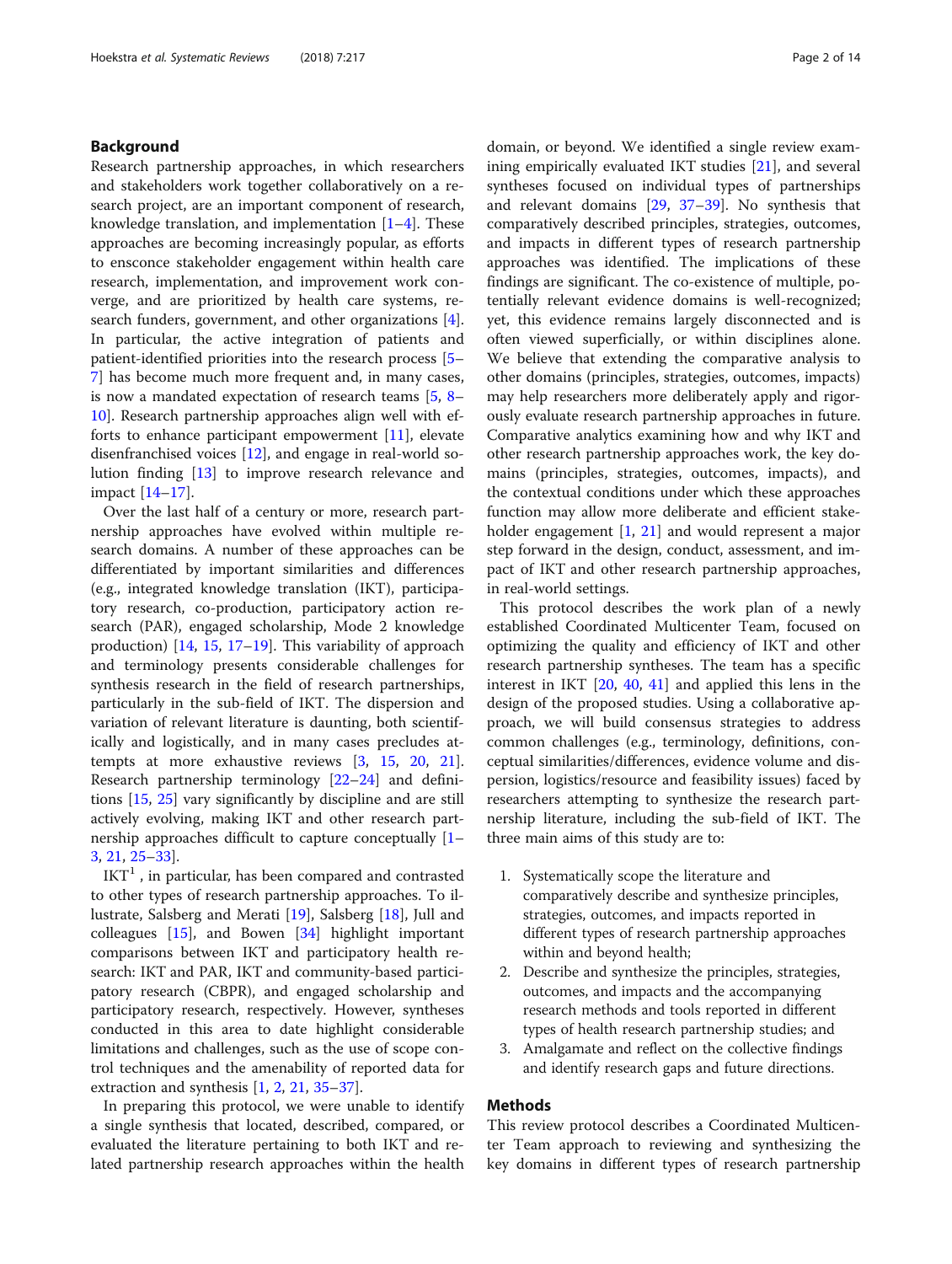approaches. This work will contribute to broadening and deepening the the evidence base for research partnerships and practice.

# Coordinated Multicenter Team

A Coordinated Multicenter Team approach to plan, execute, assess, and report the proposed research syntheses will be used. The team is spread geographically and comprises clustered, multicenter teams working on complementary themes and projects. This approach will create resource and time efficiency, high productivity, and effectiveness and enhance methodological, logistical, and reporting quality within this area of the research literature. The Coordinated Multicenter Team comprises currently nine individuals (KJM, FH, KMS, TN, MVD, CJN, LKC, IDG, HG) across six academic and healthcare centers (University of Calgary, Alberta Health Services, University of British Columbia Okanagan, University of Manitoba, Ottawa Hospital Research Institute, University of Ottawa). Our work is embedded within an international integrated knowledge translation research network [[42\]](#page-12-0) established to systematically study and advance what is known and documented about IKT.

#### Engagement of stakeholders in the proposed studies

Our Coordinated Multicenter Team will both study and employ an IKT approach in the proposed research [\[43](#page-12-0)]. Team members work with several stakeholder groups who have a vested interest in improving the science of IKT, including patients, in particular. A steering committee, consisting of a diverse representation of stakeholders (e.g., patients, policy and decision-makers, healthcare professionals, researchers), will be established for each individual review (see [Appendix 1\)](#page-9-0). Committee members will be actively involved in reviews according to their needs and preferences and according to the specific needs of each review [[44](#page-12-0)–[46\]](#page-12-0). At a minimum, the Coordinated Multicenter Team will engage its stakeholders in the following research phases:

- Conceptual design and formulation of the research questions
- Before starting data extraction
- Data analysis, interpretation, and dissemination of results

#### Study design

Scoping practices outlined by Arksey, O'Malley, and other colleagues [[47](#page-12-0)–[51\]](#page-12-0) guide our work to identify and describe the research questions, identify and select studies, abstract, collate, synthesize, and validate findings. Given the diversity of terminology and the dispersion of this literature, we will synthesize in

three steps (Fig. [1\)](#page-3-0). First, we will start broadly by conducting a review of reviews to comparatively describe and synthesize key domains (principles, strategies, outcomes, and impacts) for different research partnership approaches, within and beyond health (step 1). In this first step, we will identify the research partnership terminology and research scope in different practice domains in order to optimize our search strategies for subsequent steps. Secondly, using a more refined set of search strategy terms informed by the review of reviews, we will conduct several scoping reviews to describe and synthesize each key domain further in the health research partnership literature (step 2). Finally, we will amalgamate and reflect on the findings of all reviews conducted in the previous steps, using an umbrella review, to draw overarching conclusions, describe our collaborative approach and future directions, and contribute to the research agenda (step 3). A series of scoping and synthesis manuscripts will emerge a review of reviews (1a), three scoping reviews (2a–c), and one overarching umbrella review (3a).

The planning, execution, evaluation, and reporting of all reviews and findings will be guided by the Cochrane Collaboration Handbook of Systematic Reviews [\[52](#page-12-0)], the Preferred Reporting Items for Systematic Review and Meta-Analysis Protocols (PRISMA-P) [\[53](#page-12-0)], Preferred Reporting Items for Systematic Review and Meta-Analysis Equity (PRISMA-E) [[54\]](#page-12-0), and the emergent PRISMA-ScR for Scoping Reviews [[55](#page-12-0)], and recent guidance from Pollock and colleagues for the conduct of overviews of reviews [[56](#page-12-0)]. Details about the compliance with the PRISMA-P guidelines are described in Additional file [1](#page-9-0).

#### Guiding conceptual framework

As part of protocol planning, the Coordinated Multicenter Team developed a consensus-based focused conceptual framework to guide its work (Fig. [2](#page-4-0)). Three authors (KJM, FH, HG) developed a first draft of the guiding framework based on early research questions and the PICOS for each individual review. The content of the framework was discussed with all members of the Coordinated Multicenter Team at several team meetings and revised iteratively until consensus was reached. The framework defines the topic of interest, describes key domains of research partnerships, and captures the overall intended scope and outcomes of the Coordinated Multicenter Team research agenda. This includes four key domains (principles, strategies, outcomes, impacts), and each of these domains will be assessed in terms of their research methods, methodologies and/or tools. Finally, both functionally and conceptually, we anticipate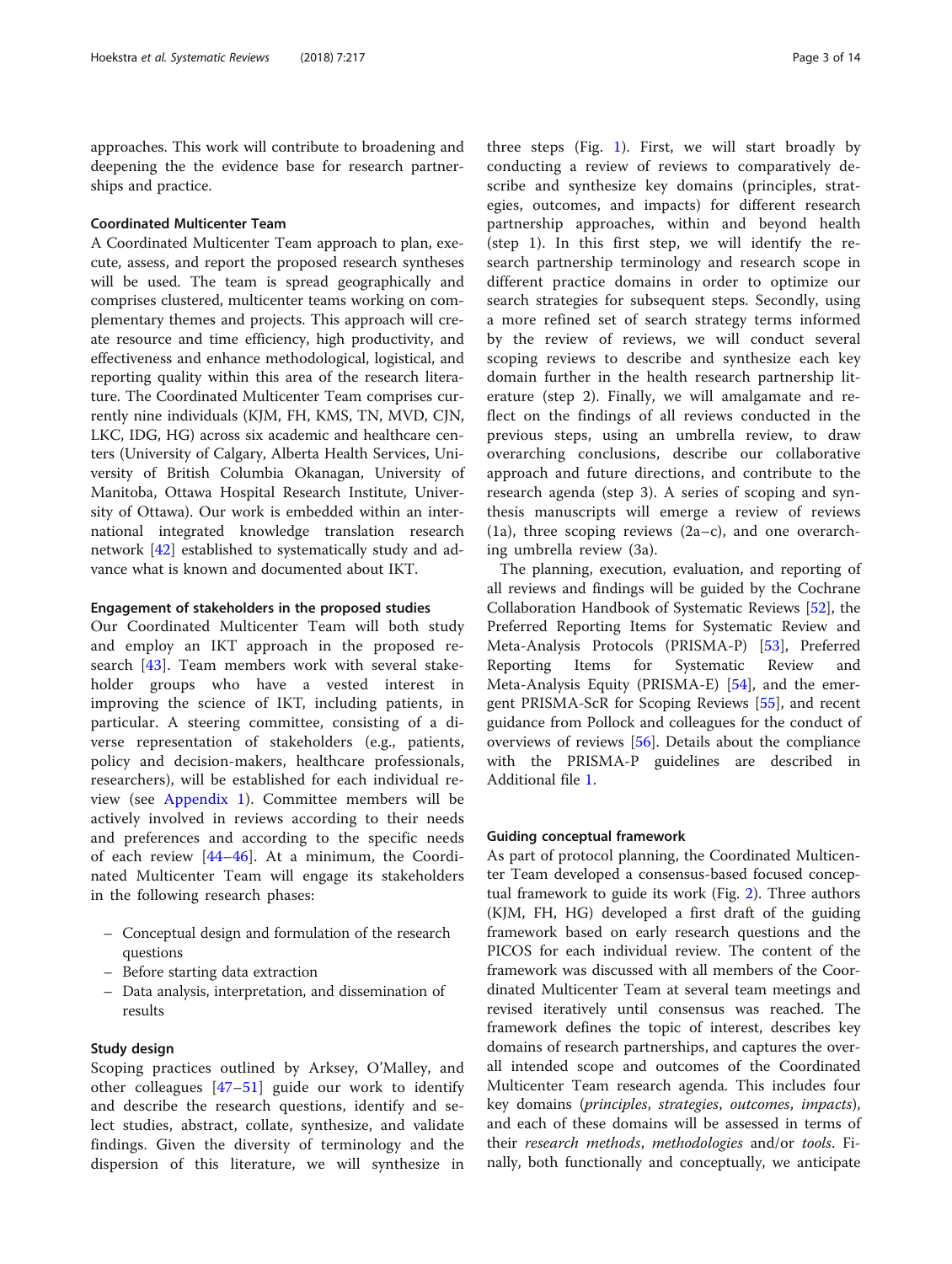<span id="page-3-0"></span>

that the nature of each of the proposed domains will be heavily influenced by context.

For the purpose of this review, we will use the following operational terms and definitions:

– Research partnerships: "individuals, groups, or organizations engaged in collaborative research activity involving at least one researcher (e.g., individual affiliated with an academic institution) and any stakeholder actively engaged in any part of the research process (e.g., decision or policy maker, health care administrator or leader, community agency, charities, network, patients etc.)"  $[1, 57]$  $[1, 57]$  $[1, 57]$  $[1, 57]$  $[1, 57]$ . Examples of research partnership approaches

include, but are not limited to, IKT, participatory research, and participatory action research.

- Principles: "fundamental norms, rules, or values that represent what is desirable and positive for a person, group, organization, or community and help it in determining the rightfulness or wrongfulness of its actions. Principles are more basic than policy and objectives and are meant to govern both" [[58](#page-12-0)].
- Strategies: "observable actions designed to achieve an outcome" [\[59\]](#page-12-0).
- Outcomes: "a planned, a priori assessment described in the study methods that is used to determine a change in status as a result of interventions, can be measured or assessed as a component of the study,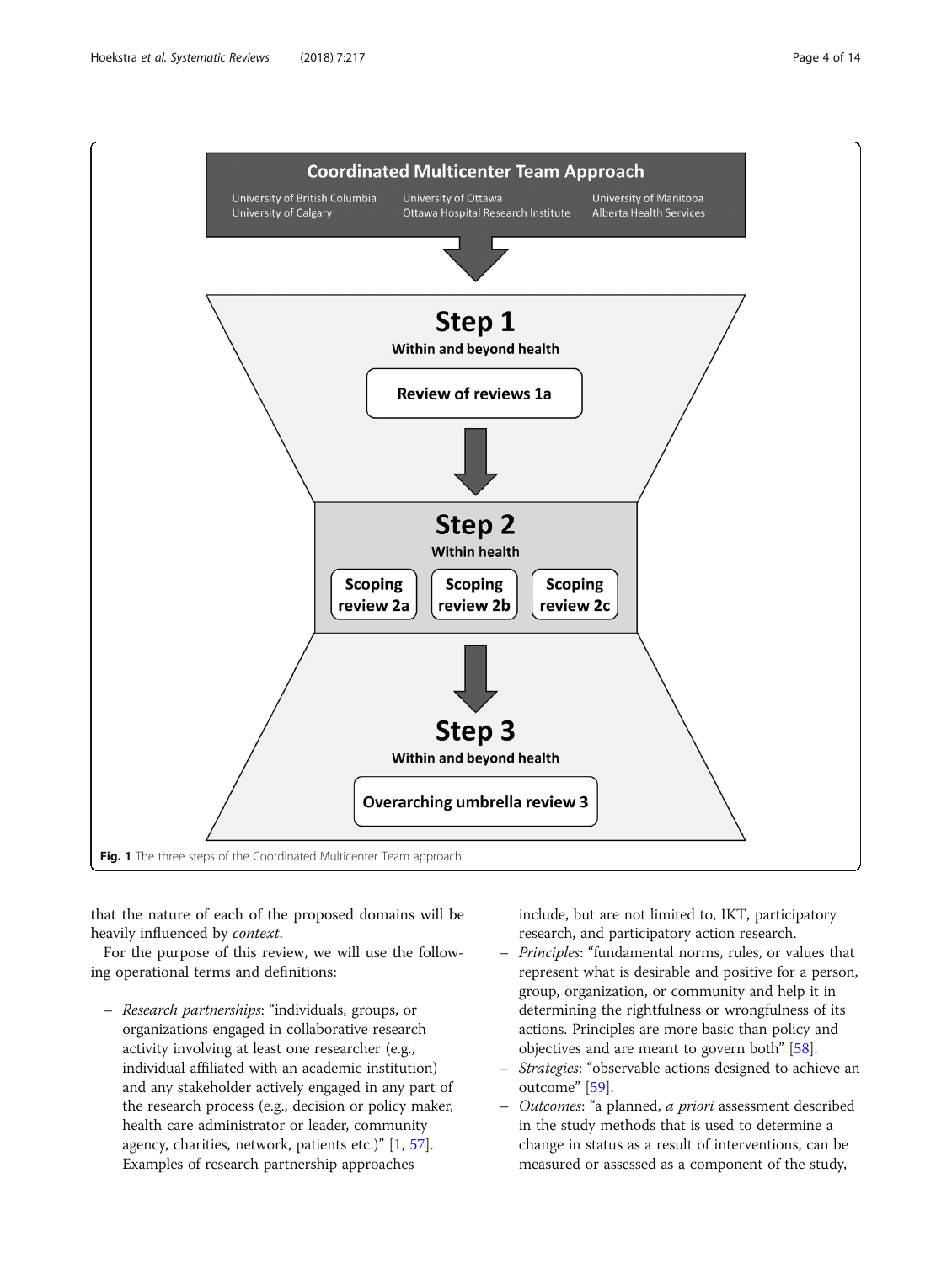<span id="page-4-0"></span>Hoekstra et al. Systematic Reviews (2018) 7:217



and is not something of futuristic benefit". (Adapted from the University of Waterloo Research Ethics—Definition of Outcome) [[60\]](#page-12-0).

- Impact: "identifiable benefit to, or positive influence on, the economy, society, public services, health, the environment, quality of life, or academia" [[61\]](#page-12-0).
- Method: "the techniques or procedures used to gather and analyze data related to some research question or hypothesis" [\[62\]](#page-12-0).
- Methodology: "the strategy, plan of action, process, or design underlying behind the choice and use of particular methods and the choice and use of methods to the desired outcomes" [[62\]](#page-12-0).
- Tools: "an instrument (e.g., survey, measures, assessments, questionnaire, inventory, checklist, metrics, indicators, list of factors, subscales, or similar) that can be used to assess/evaluate the elements or domains of an IKT or health research partnership" [\[57\]](#page-12-0).
- Context: defined as "the physical, organizational, institutional, and legislative structures that enable

and constrain, and resource and realize, people and procedures" [[63](#page-12-0)].

- Facilitators: "single or multilevel factors that are positively associated with or enhance IKT or research partnership and/or its definition, conceptualization, establishment, or conduct, design, assessment, or impact" [[57](#page-12-0)]
- Barriers: "single or multilevel factors that are negatively associated with or hinder IKT or research partnership and/or its definition, conceptualization, establishment, or conduct, design, assessment, or impact" [[57](#page-12-0)].

# Research questions

Several groups of research questions will guide our re-search (see Tables [1](#page-5-0) and [2](#page-5-0)). The primary research question for the review of reviews 1a is as follows:

1a) What differences and similarities can be identified in reported principles, strategies, outcomes, and impacts among different health and non-health research partnership approaches?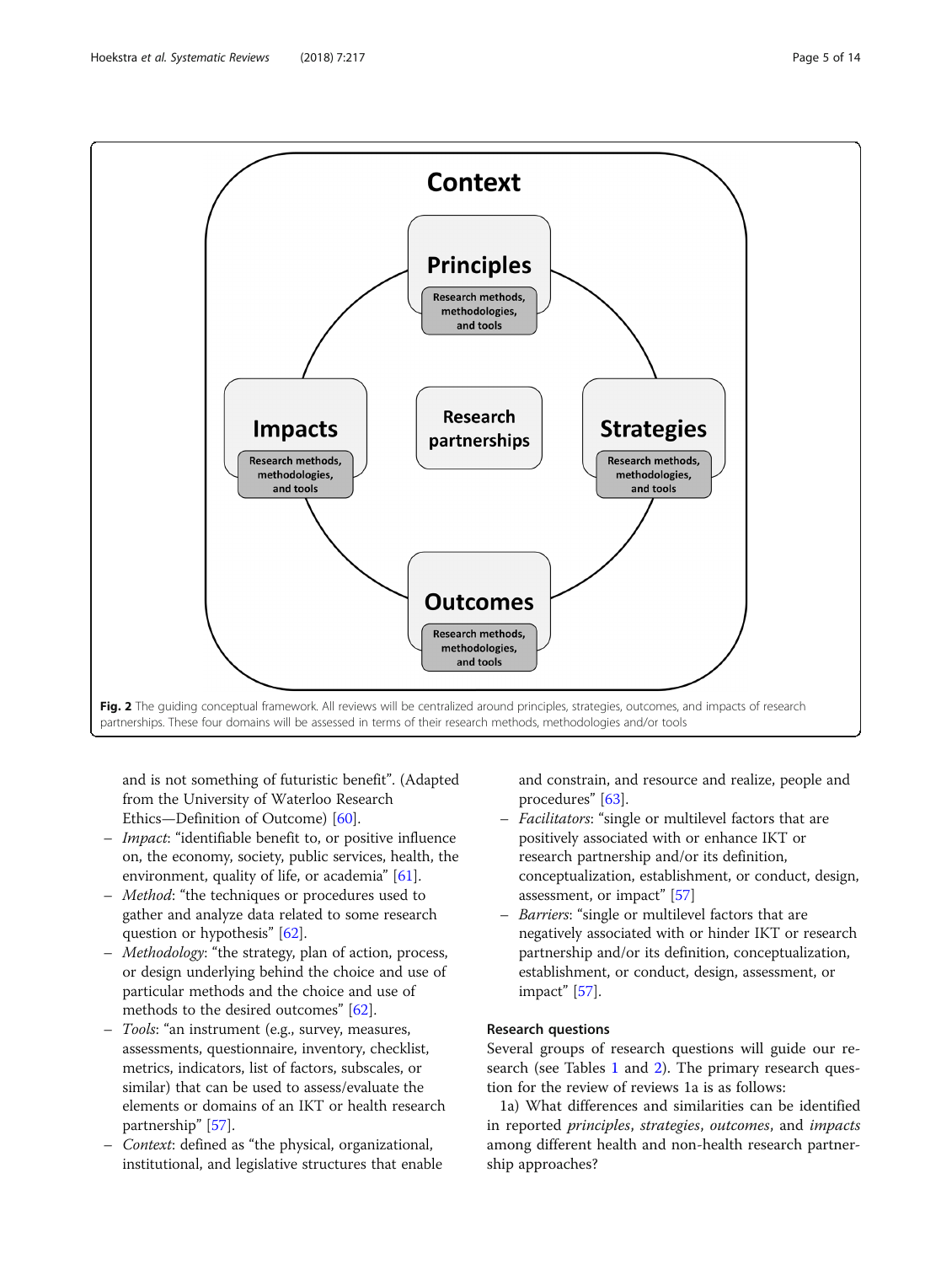|                            | Review of reviews 1a                                                                                                                                                                                                                                                                                                                                                                                                                                                                                                                                                                                                                                                                                                                                                                                                                                                                                                                                               |  |  |
|----------------------------|--------------------------------------------------------------------------------------------------------------------------------------------------------------------------------------------------------------------------------------------------------------------------------------------------------------------------------------------------------------------------------------------------------------------------------------------------------------------------------------------------------------------------------------------------------------------------------------------------------------------------------------------------------------------------------------------------------------------------------------------------------------------------------------------------------------------------------------------------------------------------------------------------------------------------------------------------------------------|--|--|
| Framework domains          | Principles, strategies, outcomes, and impacts                                                                                                                                                                                                                                                                                                                                                                                                                                                                                                                                                                                                                                                                                                                                                                                                                                                                                                                      |  |  |
| Research question          | What differences and similarities can be identified in reported principles, strategies, outcomes, and impacts among different<br>health and non-health research partnership approaches?                                                                                                                                                                                                                                                                                                                                                                                                                                                                                                                                                                                                                                                                                                                                                                            |  |  |
| Population                 | Researchers, clinician scientists, trainees, policy and decision-makers, funders, patients, and other stakeholders                                                                                                                                                                                                                                                                                                                                                                                                                                                                                                                                                                                                                                                                                                                                                                                                                                                 |  |  |
| Intervention               | Any type of research partnership approach                                                                                                                                                                                                                                                                                                                                                                                                                                                                                                                                                                                                                                                                                                                                                                                                                                                                                                                          |  |  |
| Comparators                | Different types of research partnership approaches                                                                                                                                                                                                                                                                                                                                                                                                                                                                                                                                                                                                                                                                                                                                                                                                                                                                                                                 |  |  |
| Outcomes                   | Primary: principles, strategies, outcomes, impacts,<br>Secondary: partnership definitions, quiding theories/models/frameworks                                                                                                                                                                                                                                                                                                                                                                                                                                                                                                                                                                                                                                                                                                                                                                                                                                      |  |  |
| Study design               | Any kind of literature review                                                                                                                                                                                                                                                                                                                                                                                                                                                                                                                                                                                                                                                                                                                                                                                                                                                                                                                                      |  |  |
| Databases and time<br>span | MEDLINE, Embase, CINAHL, PsycINFO, ERIC, Education Source, Social Services Abstracts, Sociological Abstracts, Sociology<br>Database, Applied Social Sciences Index and Abstracts, Web of Science Core Collection, and JSTOR                                                                                                                                                                                                                                                                                                                                                                                                                                                                                                                                                                                                                                                                                                                                        |  |  |
| Other criteria             | Inclusion criteria:<br>- Articles that describe a literature overview of research partnerships according to our definition<br>- Articles that describe a systematic search of the literature including search terms and databases<br>- Articles that describe a literature review on how research partnerships work (i.e., principles or strategies) or describe a<br>literature review on outcomes or impacts of research partnerships<br>- Are published in the English language.<br>Exclusion criteria are:<br>- Articles that do not meet our definition of research partnership<br>- Articles that describe a review of a method or tool instead of a literature overview<br>- Articles that describe a literature overview of assessment tools for research partnerships as the primary study aim<br>- Articles that describe a literature review on knowledge translation and/or knowledge mobilization without a primary focus<br>on research partnership. |  |  |

# <span id="page-5-0"></span>Table 1 Primary research questions and PICOS elements for the review of reviews (step 1)

PICOS population, intervention, comparators, outcomes, study design

# Table 2 Research questions and PICOS elements of three scoping reviews (step 2)

|                                    | Scoping review 2a                                                                                                                                                                                 | Scoping review 2b                                                                                                                                                                                                                                               | Scoping review 2c                                                                                                                                                                         |  |  |
|------------------------------------|---------------------------------------------------------------------------------------------------------------------------------------------------------------------------------------------------|-----------------------------------------------------------------------------------------------------------------------------------------------------------------------------------------------------------------------------------------------------------------|-------------------------------------------------------------------------------------------------------------------------------------------------------------------------------------------|--|--|
| Framework<br>domains               | Principles and strategies                                                                                                                                                                         | Outcomes, impacts, and tools                                                                                                                                                                                                                                    | Research methodologies and methods                                                                                                                                                        |  |  |
| Primary<br>research<br>question(s) | What principles and strategies are<br>used to quide the different types<br>of health research partnerships?                                                                                       | - What are the reported outcomes and<br>impacts of the different types of health<br>research partnerships?<br>- What are the available measurement tools for<br>assessing the outcomes and impact of the<br>different types of health research<br>partnerships? | What research methodologies and methods have<br>been used to explicitly study or evaluate the<br>partnering process underpinning health research<br>partnership?                          |  |  |
| Population*                        | Researchers, clinician scientists, trainees, policy and decision-makers, funders, patients, and other stakeholders                                                                                |                                                                                                                                                                                                                                                                 |                                                                                                                                                                                           |  |  |
| Intervention                       | Different types of health research<br>partnerships                                                                                                                                                | Different types of health research partnerships                                                                                                                                                                                                                 | Any study design that includes a description of<br>the methodology and/or methods used to<br>explicitly study or evaluate the different types of<br>health research partnership processes |  |  |
|                                    | Comparators Not Applicable                                                                                                                                                                        | Not Applicable                                                                                                                                                                                                                                                  | No evaluation/assessment of health research<br>partnerships                                                                                                                               |  |  |
| Primary<br>outcomes                | Principles and strategies                                                                                                                                                                         | Outcomes, impacts and their characteristics,<br>tools, tool properties                                                                                                                                                                                          | Research methodologies and methods                                                                                                                                                        |  |  |
| Secondary<br>outcomes*             | General descriptive study characteristics and partnership characteristics**                                                                                                                       |                                                                                                                                                                                                                                                                 |                                                                                                                                                                                           |  |  |
| Other<br>criteria                  | Decisions regarding other inclusion and exclusion criteria, such as time span, databases, study designs, will be contingent on the<br>terminology findings arising in Study 1a-Review of Reviews. |                                                                                                                                                                                                                                                                 |                                                                                                                                                                                           |  |  |

\*These criteria are the same in all three scoping reviews. \*\*Examples of descriptive characteristics are author, year, research discipline, population, and context. Examples of partnership characteristics are partnership term definition, form of partnership, and partnership members. PICOS population, intervention, comparators, outcomes, study design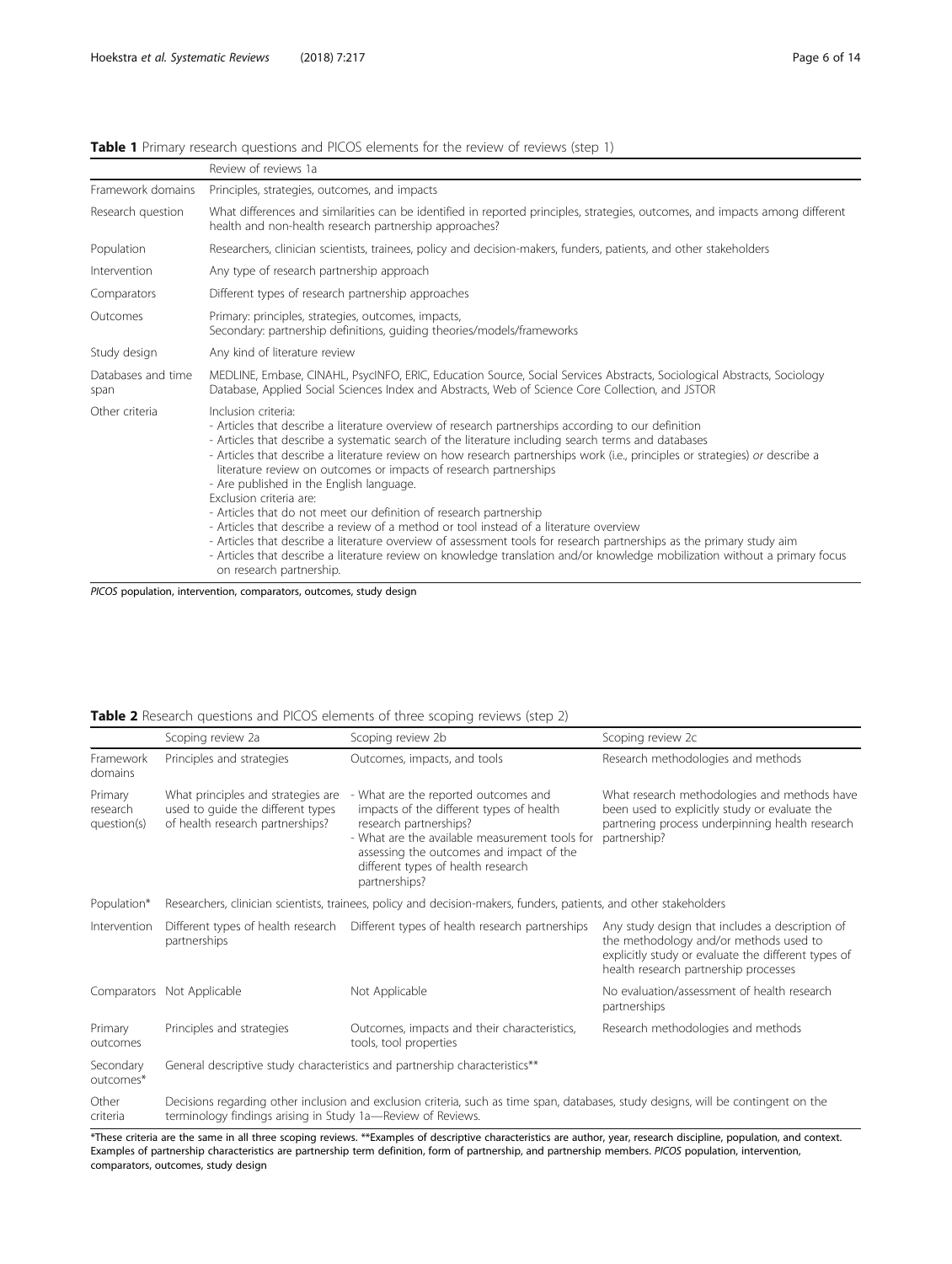The primary research questions for scoping reviews 2a–c are as follows:

2a) What principles and strategies are used to guide the different types of health research partnerships?

2b) What are the reported outcomes and impacts of the different types of health research partnerships, and what are the available measurement tools for assessing the outcomes and impact?

2c) What research methodologies and methods have been used to explicitly study or evaluate the partnering process underpinning health research partnership?

The primary research questions for the overarching umbrella review 3 are as follows:

3a) What do we currently know about principles, strategies, outcomes, and impacts in the context of research partnership approaches? What are the research gaps in the literature on research partnership approaches? What are the next steps that should be taken in the field of research partnerships?

Secondary research questions for each individual scoping review are described in [Appendix 2](#page-9-0).

# Step 1: Review of reviews

#### Search strategy

In consultation with our collaborating academic librarians (MVD, CJN), the Coordinated Multicenter Team developed a search strategy centered on capturing the following key concepts: partnership research, participatory research, knowledge translation, and knowledge transfer. We opted not to use controlled vocabularies given that preliminary inquiries confirmed poor capture of this literature by traditional health indexing. Controlled vocabulary would adversely impact precision and inflate recall [\[22](#page-11-0), [23,](#page-11-0) [64\]](#page-12-0).

There is great diversity in the terminologies used to express concepts associated with different types of research partnership. However, we will work on the assumption that review papers, as they synthesize existing knowledge, will use standardized terminology in their titles, abstracts, and keywords, allowing for a less complex, but still comprehensive strategy. The search will be piloted in four health databases (MEDLINE, Embase, CINAHL, and PsycINFO) to evaluate scope and feasibility. [Appendix 3](#page-10-0) describes an example of the search strategy in MEDLINE. Further refinement of this strategy will be based on our findings during an initial screening process. The refined search strategy will then be used to search a wider range of disciplines. Ultimately, the review will describe the terminology required for our subsequent reviews and allow us to identify a list of "gold standard" articles, ensuring scoping review search strategies are effective. The final search strategies for all individual databases will be available via the Open Science Framework [\[65,](#page-13-0) [66\]](#page-13-0).

#### Electronic data sources

We will search for review papers within and beyond the health domain using the following electronic databases: MEDLINE, Embase, CINAHL, PsycINFO, ERIC, Education Source, Social Services Abstracts, Sociological Abstracts, Sociology Database, Applied Social Sciences Index and Abstracts, Web of Science Core Collection, and JSTOR.

# Screening process and data extraction

The search will be executed by our academic librarian (MVD), and the results managed using Endnote™ X.7.5.3. De-duplication of search findings will be done according to Bramer's method [[67\]](#page-13-0). De-duplicated results will be imported into Rayyan, a web-based tool designed to facilitate the screening process of literature reviews [[68\]](#page-13-0). Prior to the actual screening process, we will choose a random sample (5%) of citations to conduct calibration screening. Two members of the Coordinated Multicenter Team (FH, KJM) will take part and review the same set of citations independently. We will calculate inter-rater agreement using the kappa statistic and start the screening process once a kappa  $\geq 0.6$  is achieved. Where discrepancies arise, these will be discussed and resolved by consensus or failing agreement, referred to a third team member for a final decision.

The screening process will be conducted in three separate rounds. In the first round, both members will screen all citations on the title only, independently and in duplicate. Citations included by at least one team member will pass title screening and will be stored in a new database for the next screening round. In the second round, both members will screen all citations on title and abstract, independently and in duplicate, guided by the following eligibility criteria: included articles must (a) describe a literature overview of research partnerships according to our definition, (b) describe a systematic search of the literature including search terms and databases, and (c) be published in the English language. Articles that (a) do not meet our definition of research partnership and/or (b) describe a review of a method or tool instead of literature overview will be excluded and the reasons for exclusion categorized. The development of search strategies for each subsequent scoping review will be informed by the classifications formulated by this review (step 2). The third round will involve gathering full-text versions of all citations meeting eligibility criteria. Using the previously described screening calibration process, the same two team members will screen full-text review papers independently and in duplicate, discussing discrepancies to consensus or failing consensus, referring them to a third team member for a final decision. Full-text screening will then be performed based on the specific eligibility criteria aligned with our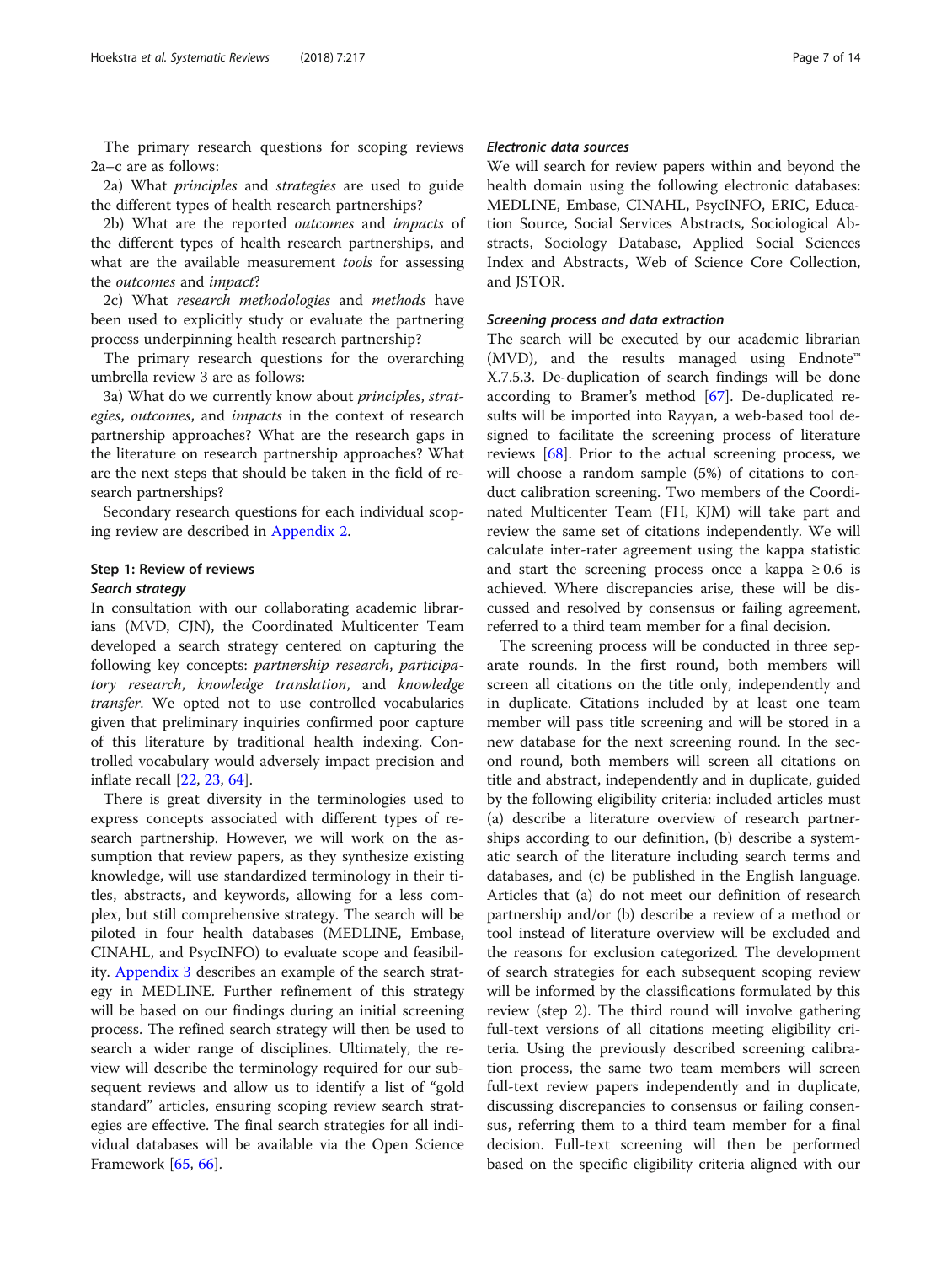research questions (see Table [1](#page-5-0) and [Appendix 2](#page-9-0) for more details). Once a final set of eligible review papers is generated, data extraction from full-text review papers will proceed, independently, and in duplicate, using a pre-tested data extraction tool in MS Excel. The extractable data (e.g., principles, strategies, outcomes, impacts) will be summarized for different types of research partnership approaches (e.g., IKT, CBPR, PAR). Strategies to determine the risk of bias and the methodological quality of the included review papers will be developed using published guidance [[56](#page-12-0), [69](#page-13-0), [70](#page-13-0)].

# Step 2: Scoping reviews Search strategy

Building on the findings from the review of reviews (step 1), the Coordinated Multicenter Team will refine the health research partnership search strategy. The review of reviews will be used to identify relevant terminology and definitions used in different types of health research partnership, allowing for the development of a high-quality, evidence-informed search strategy for each scoping review. The review of reviews will also supplement the creation of a "gold standard" list of articles to test subsequent searches against. This approach will require intense collaborative effort and multiple strategy alignments; we anticipate the output will generate a comprehensive, well-defined body of literature amenable to multiple reviews that are focused on specific aspects of different types of health research partnerships. The search process will be facilitated by the team's academic librarian (MVD). For each scoping review (step 2, reviews 2a–c), three individual search strategies will be developed, to ensure reproducibility and feasibility. Search strategies will consist of two parts: (1) an overarching segment to identify different types of health research partnerships and (2) protocol-specific part(s) identifying and/or modifying the focus of each scoping review as per domains of the guiding framework (e.g., principles, strategies, outcomes, impacts). The first part of each search strategy will be the same for every scoping review (identification of research partnerships search terms), and the second part will be customized to match review-specific research questions. Strategies will be piloted in MEDLINE to determine scope and feasibility limitations and anticipate resource requirements. To optimize search quality and comprehensiveness and to refine the balance between search sensitivity and scope feasibility, draft search strategies will be scrutinized by a second academic librarian using the Peer Review of Electronic Search Strategies (PRESS) checklist [\[71](#page-13-0), [72](#page-13-0)]. The team will review and consider the suggestions and make final edits to the strategy as necessary. All final search strategies for the individual databases will be available through Open Science Framework [[66\]](#page-13-0).

#### Electronic data sources

All scoping reviews will search for articles by using the following four electronic health databases: MEDLINE, Embase, CIHNAL, and PsycINFO. Decisions regarding additional refinements to data sources (e.g., time span, grey literature) will be specific to each scoping review and informed by the review of reviews findings.

#### Screening process

The Coordinated Multicenter Team search will be executed by an academic librarian (MVD), and results managed and de-duplicated using Endnote<sup>™</sup> X.7.5.3, as described previously. Title and abstract screening will be performed for each scoping review separately using a pre-tested MS Excel screening tool. Screening calibration will be undertaken in two stages, by title and abstract, and then in full text, using the methods described previously (step 1), and will be carried out independently and in duplicate by two team members. Discrepancies will be discussed and resolved by screener consensus or referred to a third investigator for final resolution.

To maximize quality and ensure comparability within a very large volume of literature, we formulated general eligibility criteria for all scoping reviews for use with title and abstract level screening. We will combine these general eligibility criteria with review-specific criteria. We will include citations that involve research partnerships in the health domain. We will exclude articles that do not meet the definition of research partnership. For all excluded studies, we will track primary reasons for exclusion. After title and abstract screening, each scoping review team will proceed with the full-text screening process. Once a final set of eligible papers is generated, data extraction from full-text papers will proceed.

Screening calibration within each scoping review will be undertaken at each screening level as described previously. A priori agreement on common terms and definitions was achieved and will be applied during all study levels.

Aspects related to study records (risk of bias) and data (synthesis, meta-bias, confidence in cumulative evidence) will be tailored to each individual scoping review paper. Details about these aspects will be described in the individual review papers.

#### Step 3: Overarching umbrella review

Finally, two researchers (HG and KS) will synthesize and aggregate findings from the review of reviews and the three scoping reviews using an umbrella review, in collaboration with review leads (FH, KJM, TN). In accordance with published guidelines for developing, conducting, and reporting umbrella reviews [[73\]](#page-13-0), this review will synthesize findings from the multiple reviews into one accessible and useable document. [[74\]](#page-13-0)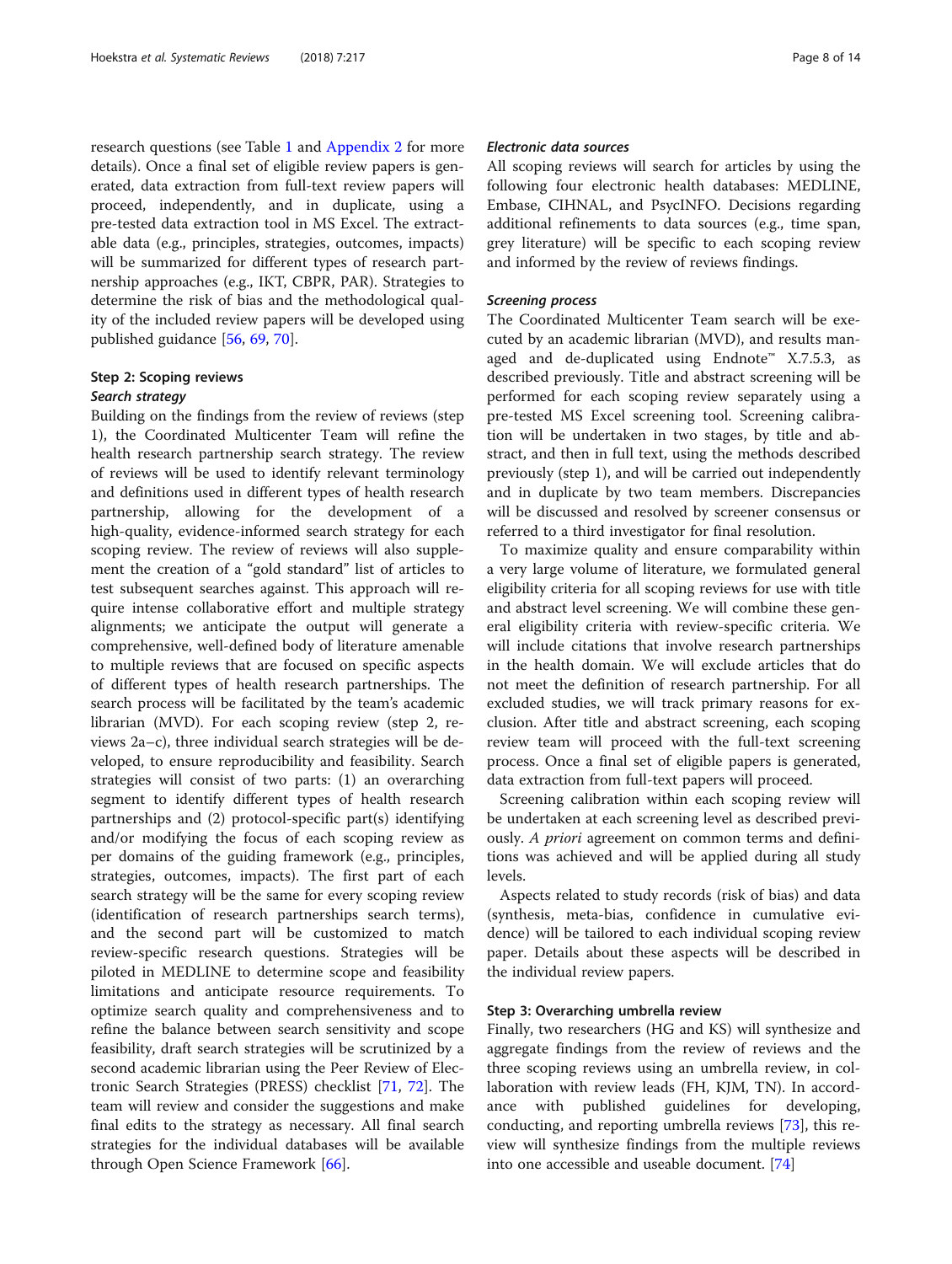# **Discussion**

This review protocol outlines our Coordinated Multicenter Team approach to reviewing and synthesizing research partnerships using an innovative and collaborative review methodology. Our approach will result in a series of review manuscripts describing specific aspects of different types of research partnerships and attempt to address the documented gaps, with a specific focus and interest in IKT [\[20](#page-11-0), [40](#page-12-0), [41](#page-12-0)]. By documenting our Coordinated Multicenter Team approach, we hope to provide guidance to and inspire researchers in the same or other fields to tackle evidence bases that are challenged by scope, terminology, dispersion, and volume.

Our Coordinated Multicenter Team approach is centralized around three key aspects. First, we will optimize research quality by sharing knowledge and expertise among all team members. Our team currently consists of nine individuals with different backgrounds and expertise (e.g., KT, implementation, IKT, behavioral science, research partnerships, knowledge synthesis), working in six different organizations across Canada. This provides a unique opportunity to learn in collaboration and raise the quality and integrity of multiple reviews. All papers published by the Coordinated Multicenter Team will use common terms and language based on our consensus-driven and literature-based guiding framework and related terms and definitions and reporting criteria [[21](#page-11-0)], unless otherwise noted (Fig. [2\)](#page-4-0). The Coordinated Multicenter Team papers may be used as a template for future research to conduct studies and report on different types of research partnership (e.g., we know of at least two similarly structured systematic reviews that will cascade from this first proposed set of reviews). Our search strategies will be publicly available [[65](#page-13-0), [66](#page-13-0)], giving other researchers the opportunity to use our searches and build upon our work in refining terms and in locating and describing the nature of the evidence base for IKT and other types of research partnership approaches. In this way, we hope that our work will enhance research quality and transparency in the field of IKT and other research partnership approaches by creating a common language for reporting and planning.

Second, we will increase capacity by maximizing synthesis team efficiency in all stages of the review processes (e.g., search strategy development, screening process, procedural alignments for screening, extraction, dissemination). For example, we will use our findings from the review of reviews to develop an overarching research partnership-focused search strategy that will be applied in all our scoping reviews. We expect that a search strategy built upon terms and definitions comprising the breadth of the literature pertaining to research

partnership will result in more focused results and will improve feasibility with well-justified search strategy controls. Syntheses can pose significant time, resource, and volume challenges [[75\]](#page-13-0) in fields where there is a high diversity of terminology, procedures, and literature dispersion. Our efficiency- and quality-focused collaborative review methodology offers potential strategies to overcome these challenges and may therefore contribute to the literature on review methodologies addressing efficiency and quality improvement [\[76](#page-13-0)–[78\]](#page-13-0). Moreover, this approach allows for an enhanced scope for each review and enhances inclusivity of all research user groups and domains, thus contributing uniquely to the literature and reducing the potential for duplication of efforts.

Third, we hope to maximize the impact of our work by ensuring that our projects are relevant and usable to a broad audience by using an IKT approach tailored to each individual review project [[43](#page-12-0)–[46\]](#page-12-0). We will establish steering committees consisting of a diverse group of stakeholders for each individual review and engage them throughout the review processes [\(Appendix 1](#page-9-0)). Moreover, we will reflect on our own IKT approach and will share the lessons learned in the overarching umbrella review. Our Coordinated Multicenter Team approach will, therefore, meet the needs of our partners and ensure that both researchers and stakeholders can benefit from our work.

In summary, our protocol paper provides a methodological design template for future researchers to construct their own reviews or research. It contributes to the methodological refinement of review processes using multi-site collaborative teams, in which design, workflow, scientific and logistical strategy, and other efficiencies are leveraged to optimize research quality. Ultimately, we hope our efforts will contribute to and improve the quality, conduct, and reporting of the research partnership literature. Our Coordinated Multicenter Team approach may serve to inspire researchers across the globe in addressing similar domain challenges, as exist in this rapidly expanding field.

# **Endnotes**

<sup>1</sup>We operationalize IKT using a recent iteration of an earlier definition  $[79]$  $[79]$  as:"...a way of approaching research to increase the chances that the results will be applicable to the population under study. [IKT] is a paradigm shift that focuses on engagement with end users and the context in which they work. Essentially, it is a collaborative way of conducting research that involves researchers and knowledge-users, sometimes from multiple communities (e.g. clinicians, managers, policy makers, patients, [among others]) working together as partners in the research process." (Graham, Tetroe & MacLean, 2014, p.11) [[80\]](#page-13-0).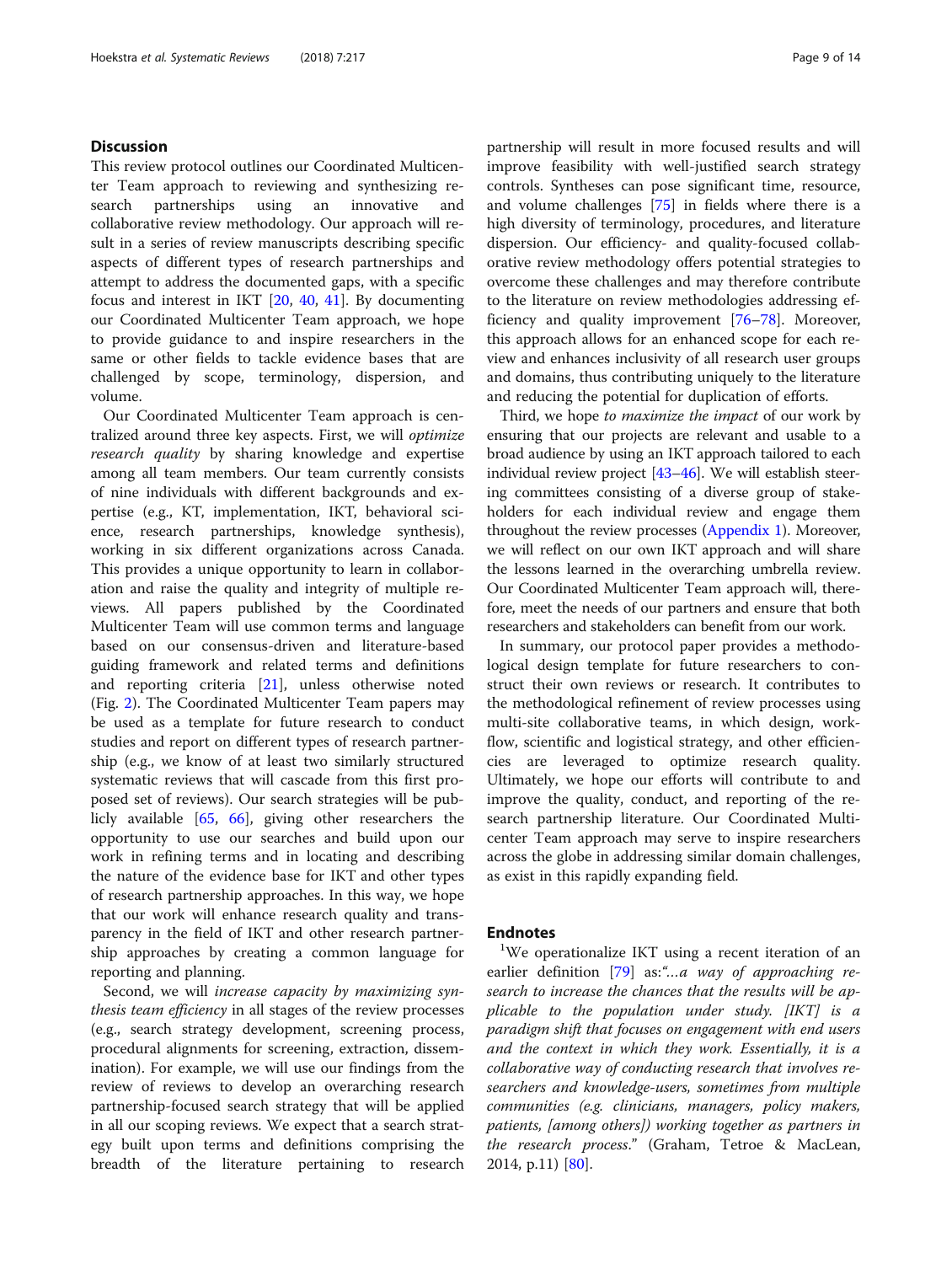# <span id="page-9-0"></span>Additional file

[Additional file 1](https://doi.org/10.1186/s13643-018-0879-2) PRISMA-P Checklist (DOCX 22 kb)

# Appendix 1—Steering committees

A steering committee, consisting of a diverse representation of stakeholders (e.g., patients, policy and decision-makers, healthcare professionals, researchers), will be established for each individual review. This appendix provides an overview of the stakeholders who will be a member of one of the steering committees.

The following partners will take part in one of the steering committees:

- Spinal Cord Injury Ontario
- Spinal Cord Injury BC
- Ontario SCI Solutions Alliance
- Northern American Spinal Cord Injury Consumer Consortium
- Miami Project
- Rick Hansen Institute
- Research Manitoba
- International Collaboration on Repair Discoveries
- Spinal Cord Injury Canada
- Michael Smith Foundation for Health Research
- Mrklas, KJ—PhD Supervisory Committee,
- Department of Community Health Sciences, Cumming School of Medicine, University of Calgary
- Clinicians from Hamilton Health Sciences, Toronto Rehabilitation Institute—University Health Network, Seine River Physiotherapy
- Patient research partners from the BC SUPPORT Unit, University of Calgary

### Appendix 2—Compendium of Review Protocols

Review of reviews 1a—Comparing and synthesizing research partnership approaches

Aim

This review of reviews aims to identify differences and similarities in principles, strategies, outcomes, and impacts reported in different health and non-health research partnership approaches in order to improve the differentiation among different research partnership approaches.

Primary research question

– What differences and similarities can be identified in reported principles, strategies, outcomes, and impacts among different health and non-health research partnership approaches?

Secondary research questions

- What kind of health and non-health research partnership approaches can be distinguished?
- What definitions are used for research partnerships?
- What principles, strategies, outcomes, and impacts are reported in different health and nonhealth research partnership approaches?
- What are the differences and similarities between research partnership within and beyond the health domain?
- What theories, models, and frameworks are used to guide review papers on health and non-health research partnership approaches?

# Scoping review 2a—Principles and strategies Aim

This scoping review aims to identify key principles and strategies for different health research partnerships.

Primary research question

– What principles and strategies are used to guide the different types of health research partnerships?

Secondary research questions

- How can the identified strategies be linked to the identified principles?
- What theories, models, and frameworks are used to guide the different types of health research partnerships? How do they relate to the guiding principles and strategies?
- How do the guiding principles and strategies differ between stages in the research process (e.g., data collection, data analysis, interpretation of findings, disseminating of findings)?
- How do the guiding principles and strategies differ between settings?
- How do the guiding principles and strategies differ between populations?
- How do the guiding principles and strategies differ between groups of research users (e.g., patients, practitioners, decision-makers, health organizations)?
- What *facilitators* and *barriers* are associated with the guiding principles and strategies?

# Scoping review 2b—Outcomes, impacts, and tools Aim

This scoping review aims to establish the scope, nature, and location of the global literature pertaining to the reported *outcomes* and *impacts* of different health research partnerships and outcomes or impact assessment tools.

Primary research questions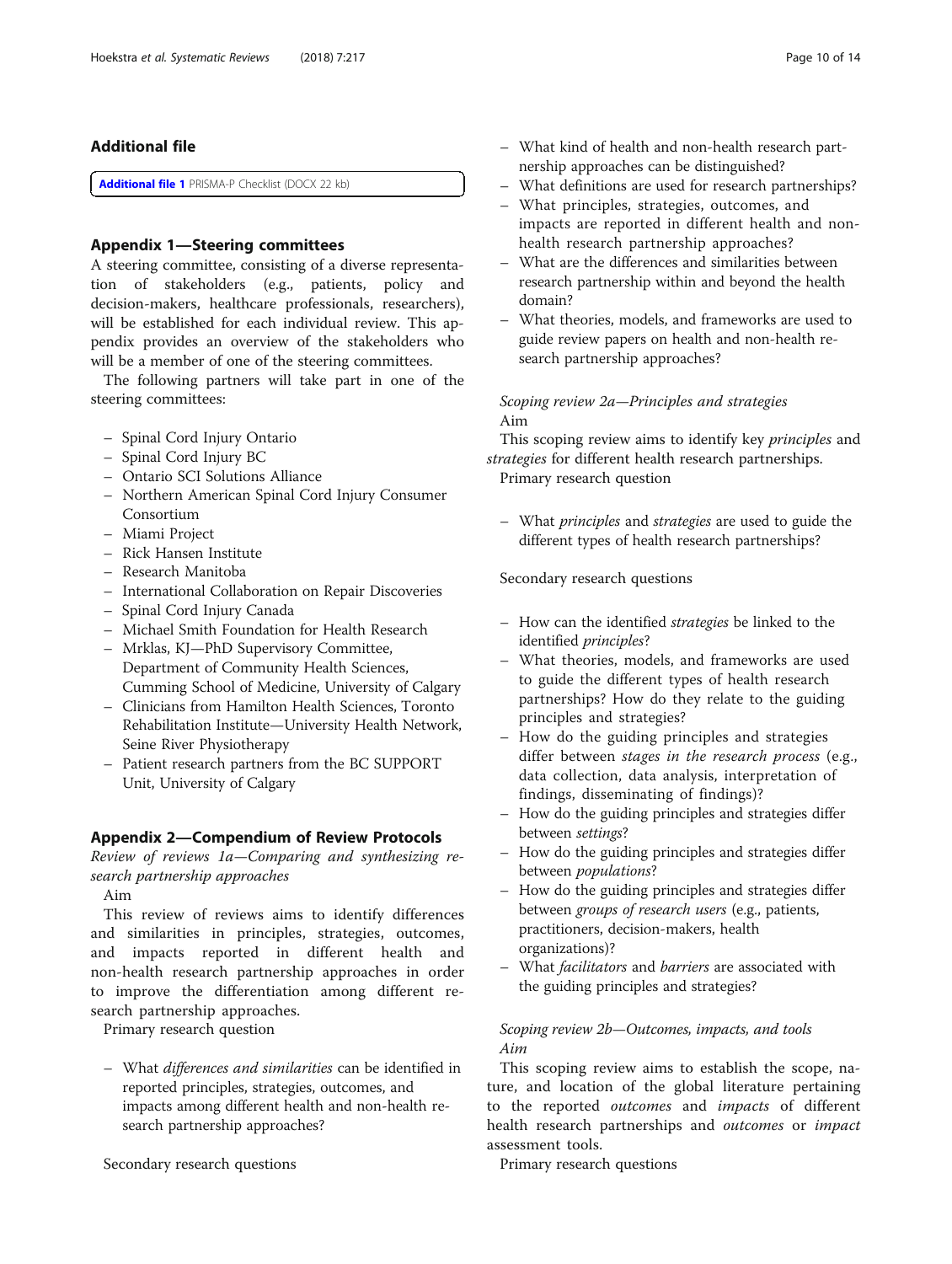- <span id="page-10-0"></span>– What are the reported outcomes and impacts of the different types of health research partnerships?
- What are the available measurement tools for assessing the outcomes and impacts of the different types of health research partnerships?

# Secondary research questions

- How are the different health research partnership outcomes or impact (and/or related concepts) defined and described?
- What are the key characteristics and constructs of the different health research partnership outcomes or impact assessment tools?
- What are the documented barriers, facilitators, and/ or other documented influences on the development, assessment, or use of the different health research partnership outcome or impact assessment tools?
- What emergent gaps exist in health research partnership outcome or impact assessment?
- To what extent is the nature and scope of the evidence base in this area amenable to systematic review?
- What future research questions arise in the literature on health research partnership outcomes or impact assessment?

Scoping review 2c—Research methodologies and methods

# Aim

This scoping review aims to describe the research methodologies and methods used to study or evaluate the partnering process underpinning health research partnership.

Primary research question

– What research methodologies and methods have been used to explicitly study or evaluate the partnering process underpinning health research partnership?

Secondary research questions

- How is IKT defined in studies?
- To what extent has the IKT approach been explicitly studied/evaluated in published literature?
- In what contexts has the IKT approach been explicitly studied/evaluated?

# Review 3—Overarching umbrella review Aim

The final paper aims to synthesize the findings from the four reviews in terms of the guiding conceptual framework.

Primary research questions

– What do we currently know about principles, strategies, outcomes, and impacts in the context of research partnership approaches? What are the research gaps in literature on research partnership approaches? What are the next steps that should be taken in the field of research partnerships?

# Appendix 3—Search strategy

The example search strategy for the review of reviews in MEDLINE.

|   | Line Search                                                                                                                                                                                                                                         | Hits      |
|---|-----------------------------------------------------------------------------------------------------------------------------------------------------------------------------------------------------------------------------------------------------|-----------|
|   | (((partnership or participatory) adj2 research) or<br>((transfer or translation) adj knowledge) or (("mode<br>2" or "mode two" or "mode II") adj2 (knowledge or<br>research)) or "linkage and exchange").ti,ab,kw,kf.                               | 4715      |
| 2 | (partnership? or "community-based").ti. and<br>(research or assessment or measurement or<br>outcomes or tools).ab,ti.                                                                                                                               | 7484      |
| Β | review.pt. or ("scoping review*1" or "systematic<br>review*1" or "review of the literature" or "literature<br>review*1" or "umbrella review*1" or "review of<br>reviews" or "mapping review*1" or "realist review*1"<br>or "rapid review*1").ab,ti. | 2.447.648 |
| 4 | 1 or 2                                                                                                                                                                                                                                              | 11.025    |
| 5 | 3 and 4                                                                                                                                                                                                                                             | 983       |
|   |                                                                                                                                                                                                                                                     |           |

The search was run on January 29, 2018

#### Abbreviations

CBPR: Community-based participatory research; IKT: Integrated knowledge translation; PAR: Participatory action research

#### Acknowledgements

None.

#### Funding

This research is supported in part by the IKTR Network (Canadian Institutes of Health Research Foundation Grant (FDN #143237), a Canadian Institutes of Health Research Project Grant (iKT Project grant: 156372), a Michael Smith Foundation for Health Research Scholar Award (Scholar Award #16910), and by the International Collaboration on Repair Discoveries (F17-01540). KMS is supported by a Canada Research Chair in Integrated Knowledge Translation in Rehabilitation Sciences. TN holds a Postdoctoral Fellowship from the Canadian Institutes of Health Research (2016–2019). This manuscript is an amalgamation of research proposals funded by different funding bodies. None of the funding bodies had a role in writing this manuscript or will have a role in the collection, analysis, or interpretation of the data.

#### Availability of data and materials

Not applicable. However, the final search strategies for the individual databases that will be executed for each individual review will be available through the Open Science Framework. Other relevant information about the data screening and data extraction processes will be published as a supplementary material to future publications and/or will be available through the Open Science Framework.

#### Authors' contributions

KM co-led the protocol conceptualization, study design, coordination, the drafting and editing of the manuscript, and the development of the conceptual framework and participated in obtaining funding for the study. FH coled the protocol conceptualization, study design, coordination, the drafting and editing of the manuscript, and the development of the conceptual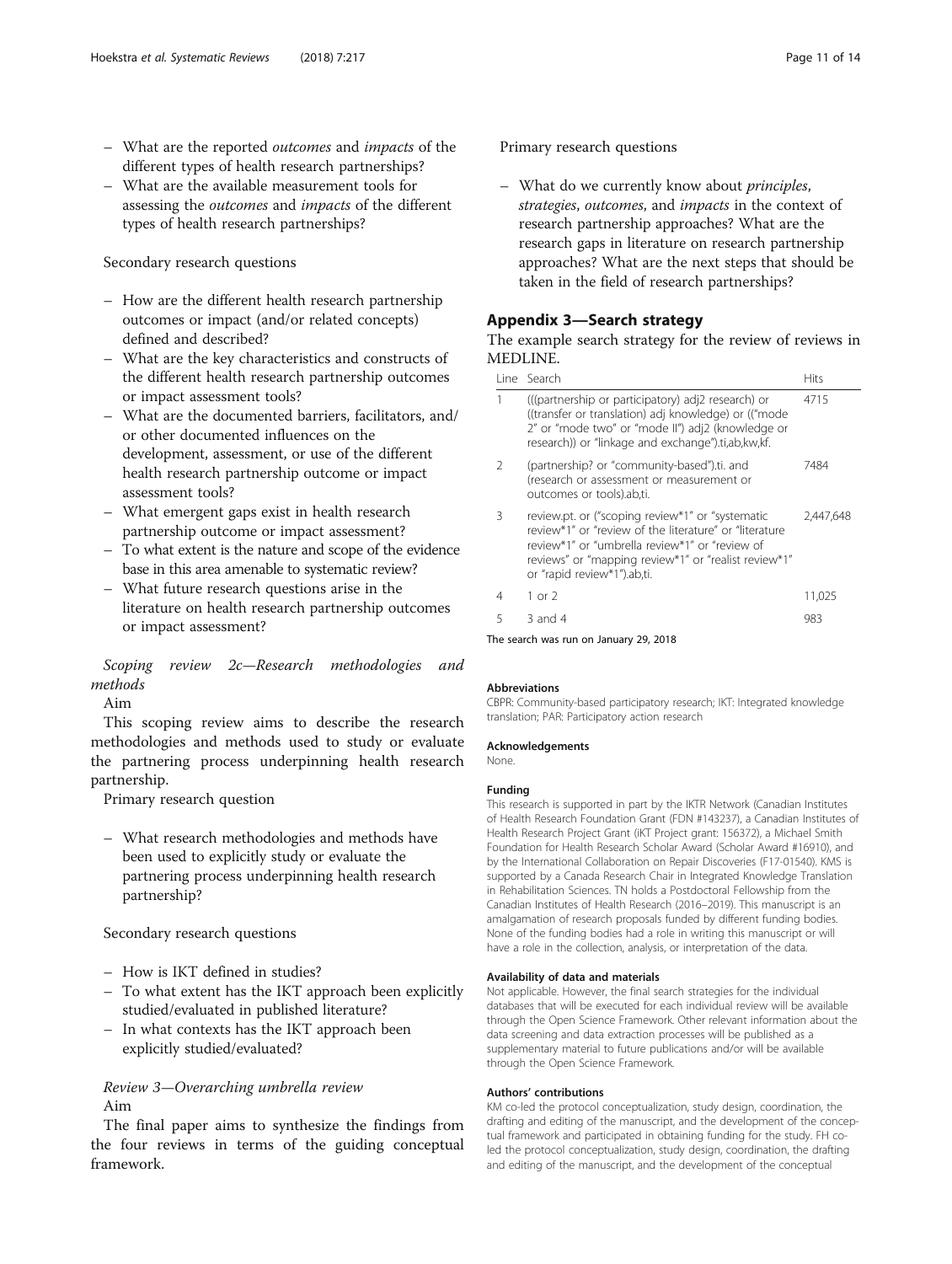<span id="page-11-0"></span>framework. KS was involved with the protocol conceptualization, provided critical input into the study design and manuscript drafts, and participated in obtaining funding for the study. TN was involved with the protocol conceptualization and provided critical input into the study design and manuscript drafts. MVD was involved with the study and conceptual design of the search strategies and provided critical input into the study design and manuscript drafts. CJN was involved with the conceptual design of the search strategies, provided advice in the early protocol design stages, and provided input into manuscript drafts. LC provided feedback on protocol concepts and manuscript drafts. HG oversaw the protocol conceptualization and the study design, provided critical input into the study design and manuscript drafts and the development of the conceptual framework, and participated in obtaining funding for the study. IDG oversaw the protocol conceptualization, provided feedback on the study design and manuscript drafts, and participated in obtaining funding for the study. All authors have read and approved the final manuscript.

#### Ethics approval and consent to participate Not applicable.

Consent for publication

Not applicable.

#### Competing interests

The authors declare that they have no competing interests.

### Publisher's Note

Springer Nature remains neutral with regard to jurisdictional claims in published maps and institutional affiliations.

#### Author details

<sup>1</sup>School of Health and Exercise Sciences, University of British Columbia Okanagan, Kelowna, BC, Canada. <sup>2</sup>Strategic Clinical Networks™, System Innovation and Programs, Alberta Health Services, Calgary, AB, Canada. <sup>3</sup>Department of Community Health Sciences, Cumming School of Medicine, University of Calgary, Calgary, AB, Canada. <sup>4</sup>Department of Community Health Sciences, Max Rady College of Medicine, University of Manitoba, Winnipeg, Manitoba, Canada. <sup>5</sup>School of Epidemiology and Public Health, Faculty of Medicine, University of Ottawa, Ottawa, ON, Canada. <sup>6</sup>CanChild Centre for Childhood Disability Research, Faculty of Health Sciences, McMaster University, Hamilton, ON, Canada. <sup>7</sup> Library, University of British Columbia Okanagan, Kelowna, BC, Canada. <sup>8</sup>University of Manitoba, Winnipeg, MB, Canada. <sup>9</sup>George and Fay Yee Centre for Healthcare Innovation, University of Manitoba, Winnipeg, Manitoba, Canada. <sup>10</sup>Clinical Epidemiology Program, Ottawa Hospital Research Institute, Ottawa, Ontario, Canada. 11School of Epidemiology and Public Health, University of Ottawa, Ottawa, ON, Canada. <sup>12</sup>International Collaboration on Repair Discoveries (ICORD, University of British Columbia, Vancouver, ON, Canada.

#### Received: 19 June 2018 Accepted: 7 November 2018 Published online: 30 November 2018

#### References

- 1. Drahota A, Meza RD, Brikho B, Naaf M, Estabillo JA, Gomez ED, Vejnoska SF, Dufek S, Stahmer AC, Aarons GA. Community-academic partnerships: a systematic review of the state of the literature and recommendations for future research. Milbank Q. 2016;94:163–214.
- Camden C, Shikako-Thomas K, Nguyen T, Graham E, Thomas A, Sprung J, Morris C, Russell DJ. Engaging stakeholders in rehabilitation research: a scoping review of strategies used in partnerships and evaluation of impacts. Disability & Rehabilitation. 2015;37:1390–400. [https://doi.org/10.3109/](https://doi.org/10.3109/09638288.2014.963705) [09638288.2014.963705](https://doi.org/10.3109/09638288.2014.963705).
- 3. Jagosh J, Macaulay AC, Pluye P, Salsbert J, Bush PL, Henderson J, Greenhalgh T. Uncovering the benefits of participatory research: implications of a realist review for health research and practice. Millbank Quarterly. 2012;90:311–46.
- 4. Goodman MS, Sanders Thompson VL. The science of stakeholder engagement in research: classification, implementation and evaluation. Translational Behavioral Medicine. 2017;7:486–91. [https://doi.org/10.1007/](https://doi.org/10.1007/s13142-017-0495-z) [s13142-017-0495-z](https://doi.org/10.1007/s13142-017-0495-z).
- 5. Canadian Institute for Health Research. Strategy for Patient Oriented Research (SPOR). Ottawa: Canadian Institutes for Health Research; 2018. cited 2018 March 7]. Available from: <http://www.cihr-irsc.gc.ca/e/41204.html>
- 6. Sofolahan-Oladeinde Y, Mullins CD, Baquet CR. Using community-based participatory research in patent-centered outcomes research to address health disparities in under-represented communities. Journal of Comparative Effectiveness Research. 2015;4:515.
- 7. World Health Organization. World Health Organization Alma Ata Declaration. Geneva: World Health Organization; 1978.
- 8. Patient-Centered Outcomes Research Institute (PCORI). Engagement: influencing the culture of research. Washington: PCORI; 2018 [March 21, 2018]. Available from: <https://www.pcori.org/engagement>.
- 9. Alberta Innovates Health Solutions (AIHS). Funding opportunities and programs. Edmonton: Alberta Innovates Health Solutions; 2018 [cited 2018 March 20, 2018]. Available from: [http://www.aihealthsolutions.ca/funding/](http://www.aihealthsolutions.ca/funding/health-research-funding/) [health-research-funding/](http://www.aihealthsolutions.ca/funding/health-research-funding/).
- 10. Auckland S. BRC Guidance: involving users in research. London: Guy's and Thomas' NHS Foundation Trust; 2010.
- 11. World Health Organization. Ninth futures forum on health systems governance and public participation. Copenhagen: World Health Organization; 2006.
- 12. O'Mara-Eves A, Brunton G, McDaid D, Oliver S, Kavanaugh J, Jamal F, Matosevic T, Harden A, Thomas J. Community engagement to reduce inequalities in health: a systematic review, meta-analysis and economic analysis. Public Health Research. 2013;1:4. <https://doi.org/10.3310/phr01040>.
- 13. Mockford C, Staniszewska S, Griffiths F, Herron-Marx S. The impact of patient and public involvement on UK NHS health care: a systematic review. International Journal of Quality in Health Care. 2012;24:28–38.
- 14. Bowen S, Graham ID. Backwards design or looking sideways? Knowledge translation in the real world: comment on "a call for a backward design to knowledge translation". International Journal of Health Policy and Management. 2015;4:545–7.
- 15. Jull J, Giles A, Graham ID. Community-based participatory research and integrated knowledge translation: advancing the co-creation of knowledge. Implement Sci. 2017;12:1–9.
- 16. Brett J, Staniszewska S, Mockford C, Herron-Marx S, Hughes J, Tysall C, Suleman R. Mapping the impact of patient and public involvement on health and social care research: a systematic review. Health Expect. 2012;17:637–50.
- 17. Rycroft-Malone J, Burton CR, Bucknall T, Graham ID, Hutchinson AM, Stacey D. Collaboration and co-production of knowledge in healthcare: opportunities and challenges. International Journal of Health Policy and Management. 2016;5:221–3.
- 18. Salsberg J, Maccaulay AC, Parry D. Chapter 2: guide to integrated knowledge translation research: researcher and knowledge-user collaboration in health research. In: Graham JMT ID, Pearson A, editors. Turning knowledge into action: practical guidance on how to do integrated knowledge translation research. Lippincott-Joanna Briggs Institute Synthesis Science in Healthcare Series: Book 21. Philadelphia: Lippincott Williams & Wilkins; 2014.
- 19. Salsberg J, Merati N. Participatory Health Research in North America: from community engagement to evidence-informed practice. In: Kongats K, Michael TW, editors. Participatory Health Research: voices from around the world (in press). San Fransisco: Springer; 2018.
- 20. Gagliardi AR, Kothari A, Graham ID. Research agenda for integrated knowledge translation (IKT) in healthcare: what we know and do not yet know. J Epidemiol Community Health. 2017;71:105–6. [https://doi.org/10.](https://doi.org/10.1136/jech-2016-207743) [1136/jech-2016-207743.](https://doi.org/10.1136/jech-2016-207743)
- 21. Gagliardi A, Berta W, Kothari A, Boyko J, Urquhart R. Integrated knowledge translation (iKT) in health care: a scoping review. Implement Sci. 2016;11:1–12. <https://doi.org/10.1186/s13012-016-0399-1>.
- 22. McKibbon KA, Lokker C, Wilczynski NL, Ciliska D, Dobbins M, Davis DA, Straus SE. A cross-sectional study of the number and frequency of terms used to refer to knowledge translation in a body of literature in 2006: a tower of babel? Implement Sci. 2010;5:16. [https://doi.org/10.1186/1748-5908-5-16.](https://doi.org/10.1186/1748-5908-5-16)
- 23. McKibbon KA, Lokker C, Wilczynski NL, Haynes RB, Ciliska D, Dobbins M, Davis DA, Straus SE. Search filters can find some but not all knowledge translation articles in MEDLINE: an analytic survey. J Clin Epidemiol. 2012;65:651–9.
- 24. Graham ID, Tetroe, JM., Robinson, N., Grimshaw, J., and the International Funders Study Research Group,. An international study of health research funding agencies' support and promotion of knowledge translation. Academy of Health Annual Research Meeting; Boston 2005.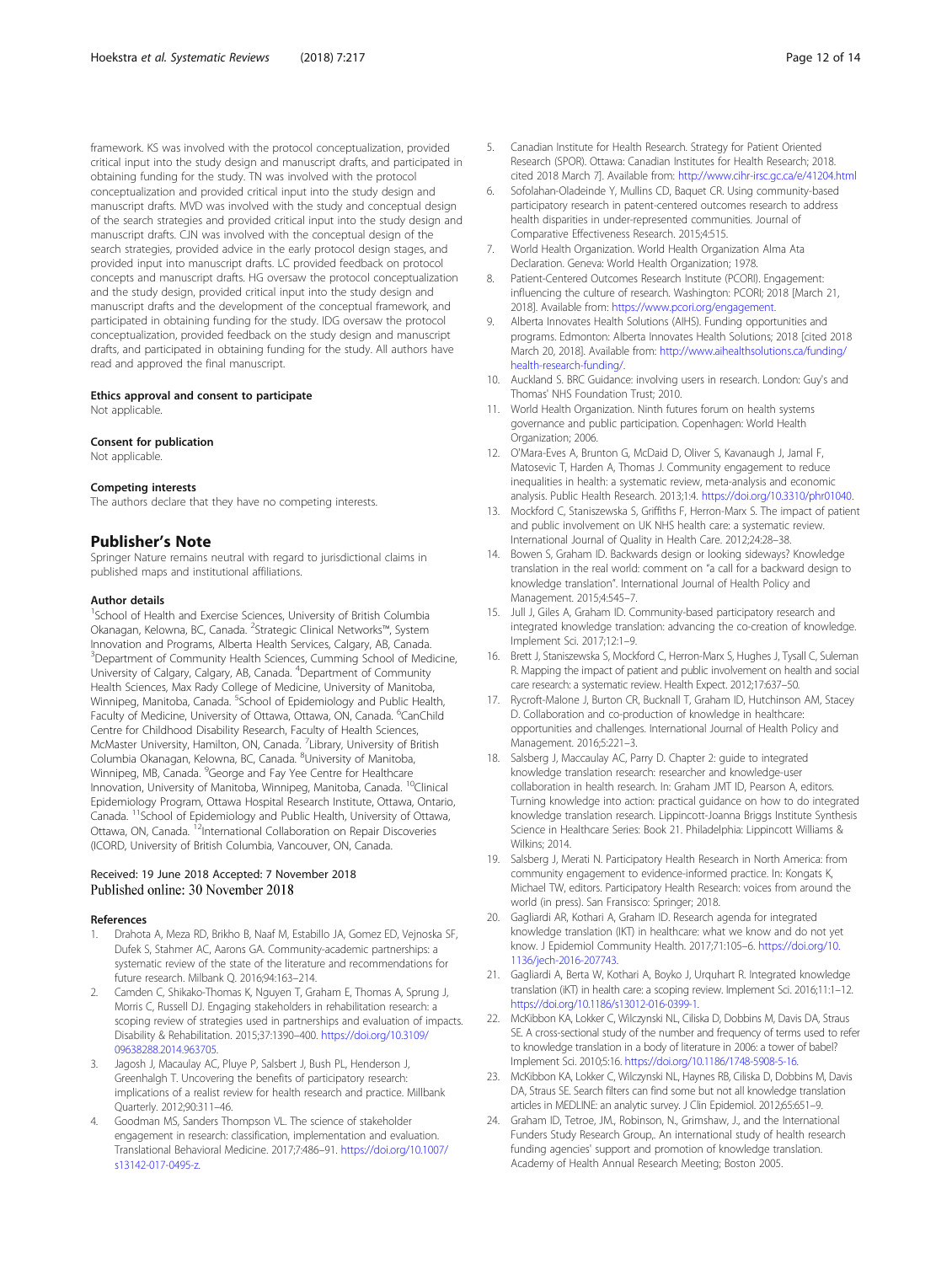- <span id="page-12-0"></span>25. Granner ML, Sharpe PA. Evaluating community coalition characteristics and functioning: a summary of measurement tools. Health Education Research - Theory and Practice. 2004;19:514–32.
- 26. Israel BA, Schulz AJ, Parker EA, Becker AB. Review of community-based research: assessing partnership approaches to improve public heath. Annu Rev Public Health. 1998;19:173–202.
- 27. Zakocs RE, Edwards EM. What explains community coalition effectiveness? A review of the literature. Am J Prev Med. 2006;30:351–61.
- 28. Seaton CL, Holm N, Bottorff JL, Jones-Bricker M, Errey S, Caperchione CM, Lamont S, Johnson ST, Healy T. Factors that impact the success of interorganizational health promotion collaborations: a scoping review. Am J Health Promot. 2017:1–15.
- 29. Voorberg WH, Bekkers VJ, Tummers LG. A systematic review of co-creation and co-production: embarking on the social innovation journey. Public Management Review. 2015;17:1333–57.
- 30. Walters SJ, Stern C, Robertson-Malt S. The measurement of collaboration within healthcare settings: a systematic review of measurement properties of instruments. JBI Database of Systematic Reviews and Implementation Reports. 2016:138–97. [https://doi.org/10.11124/JBISRIR-2016-2159.](https://doi.org/10.11124/JBISRIR-2016-2159)
- 31. LeClercq T, Hammedi W, Poncin I. Ten years of value cocreation: an integrative review. Rech Appl Mark. 2016;31:26–60.
- 32. Stolp S, Bottorff JL, Seaton CL, Jones-Bricker M, Oliffe JL, Johnson ST, Errey S, Medhurst K, Lamont S. Measurement and evluation practices of factors that contribute to effective health promotion collaboration functioning: a scoping review. Evaluation and Program Planning. 2016;61:38–44.
- 33. Gradinger G, Britten N, Wyatt K, Froggatt K, Gibson A, Jacoby A, Lobban F, Mayes D, Snape D, Rawcliffe T, Popay J. Values associated with public involvement in health and social care research: a narrative review. Health Expect. 2013;18:661–75.
- 34. Bowen S. The relationship between engaged scholarship, knowledge translation and participatory research. In: Liamputtong GHAP, editor. Participatory qualitative research methodologies in health. Los Angeles: SAGE; 2015. p. 183–99.
- 35. Greenhalgh T, Jackson C, Shaw S, Janamian T. Achieving research impact through co-creation in community-based health services: literature review and case study. Milbank Q. 2016;94:392–429.
- 36. Smith KE, Bambra C, Joyce KE, Perkins N, Hunter DJ, Blenkinsopp EA. Partners in health? A systematic review of the impact of organizational partnerships on public health outcomes in England between 1997-2008. J Public Health. 2009;31:210–21.
- 37. Roussos ST, Fawcett SB. A review of collaborative partnerships as a strategy for improving community health. Annu Rev Public Health. 2000;21:369–402.
- 38. Varda D, Shoup J, Miller S. A systematic review of collaboration and network research in the public affairs literature: implications for public health practice and research. Research and Practice. 2012;102:564–71.
- 39. Rycroft-Malone J, Burton C, Wilkinson J, Harvey G, McCormack B, Baker R, Dopson S, Graham I, Staniszewska S, Thompson C, Ariss S, Melville-Richards L, Williams L. Collective action for knowledge mobilisation: a realist evaluation of the Collaborations for Leadership in Applied Health Research and Care. NIHR Journals Library: Southhampton; 2015.
- 40. Kothari A, McCutcheon C, Graham ID, for the iKT Research Network. Defining integrated knowledge translation and moving forward: a reponse to recent commentaries. International Journal of Health Policy and Management. 2017;6:1–2.
- 41. Graham ID, Kothari A, McCutcheon C, and the Integrated Knowledge Translation Research Network Project Leads. Moving knowledge into action for more effective practice, programmes and policy: protocol for a research programme on integrated knowledge translation. Implementation Science. 2018;13. [https://doi.org/10.1186/s13012-017-0700-y.](https://doi.org/10.1186/s13012-017-0700-y)
- 42. Graham ID. Moving knowledge into action for more effective practice, programs and policy: A research program focusing on integrated knowledge translation (Foundation Scheme: 2014 1st Live Pilot). [Grant Application]. In press 2015.
- 43. Canadian Institutes of Health Research (CIHR). Guide to knowledge translation planning at CIHR: integrated and end-of-grant approaches. Ottawa: Her Majesty the Queen In Right of Canada; 2012.
- 44. Domecq JP, Prutsky, G., Elriayah, T., Wang, Z., Habhan, M., Shippee, N., Brito, J.P., Boehmer, K., Hasan, R., Firwana, B., Erwin, P., Eton, D., Sloan, J., Montori, V., Asi, N., Abu Dabrh, AM., Hassan Murad, M. Patient engagement in research: a systematic review. BMC Health Serv Res 2014;14:1–9. doi: [https://](https://doi.org/10.1186/1472-6963-14-89) [doi.org/10.1186/1472-6963-14-89](https://doi.org/10.1186/1472-6963-14-89).
- 45. Hyde C, Dunn KM, Higginbottom A, Chew-Graham CA. Process and impact of patient involvement in a systematic review of shared decision making in primary care consultations. Health Expect. 2017;20:298–308. [https://doi.org/](https://doi.org/10.1111/hex.12458) [10.1111/hex.12458](https://doi.org/10.1111/hex.12458).
- 46. Harris J, Croot L, Thompson J, Springett J. How stakeholder participation can contribute to systematic reviews of complex interventions. J Epidemiol Community Health. 2015;70:207–14. [https://](https://doi.org/10.1136/jech-2015-205701) [doi.org/10.1136/jech-2015-205701](https://doi.org/10.1136/jech-2015-205701).
- 47. Arksey H, O'Malley L. Scoping studies: towards a methodological framework. International Journal of Social Research Methodology: Theory and Practice. 2005;8:19–32.
- 48. Daudt HM, van Mossel C, Scott SJ. Enhancing the scoping study methodology: a large, inter-professional team's experience with Arksey and O'Malley's framework. BMC Med Res Methodol. 2013;13:1–9.
- 49. Levac D, Colquhoun H, O'Brien KK. Scoping studies: advancing the methodology. Implement Sci. 2010;5:1–9.
- 50. Colquhoun HI, Levac D, O'Brien KK, Straus S, Tricco AC, Perrier L, Kastner M, Moher D. Scoping reviews: time for clarity in defintion, methods and reporting. J Clin Epidemiol. 2014;67:1291–4. [https://doi.org/10.1016/j.jclinepi.](https://doi.org/10.1016/j.jclinepi.2014.03.013) [2014.03.013.](https://doi.org/10.1016/j.jclinepi.2014.03.013)
- 51. Tricco AC, Lillie E, Zarin W, O'Brien K, Colquhoun H, Kastner M, Levac D, Ng C, Pearson Sharpe J, Wilson K, Kenny M, Warren R, Wilson C, Stelfox HT, Straus SE. A scoping review on the conduct and reporting of scoping reviews. BMC Med Res Methodol. 2016;16:1–10. [https://doi.org/10.1186/](https://doi.org/10.1186/s12874-016-0116-4) [s12874-016-0116-4.](https://doi.org/10.1186/s12874-016-0116-4)
- 52. Higgins JP, & Green, S. Cochrane handbook for systematic reviews of interventions. 2011 [updated march 2011; cited 2015 November 5]. Available from: [http://handbook.cochrane.org.](http://handbook.cochrane.org)
- 53. Moher D, Shamseer L, Clarke M, Ghersi D, Liberati A, Petticrew M, Shekelle P, Stewart LA, and PRISMA-P Group. Preferred Reporting Items for Systematic Review and Meta-Analysis Protocols (PRISMA-P) 2015 Statement. Systematic Reviews. 2015;4:1–9. [https://doi.org/10.1186/2046-4053-4-1.](https://doi.org/10.1186/2046-4053-4-1)
- 54. Welch V, Petticrew M, Tugwell P, Moher D, O'Neill J, Waters E, White H, and the PRISMA-Equity Bellagio group. PRISMA-Equity 2012 extention: reporting guidelines for systematic reviews with a focus on health equity. PLOS Medicine. 2012;9:e1001333. <https://doi.org/10.1371/journal.pmed.1001333>.
- 55. Tricco AC. Preferred Reporting Items for Systematic Reviews and Meta-Anaysis extension for Scoping Reviews (PRISMA-ScR) Toronto, Canada2015 [cited 2015 September 11, 215]. Available from: [http://www.prisma](http://www.prisma-statement.org/Extensions/InDevelopment.aspx)[statement.org/Extensions/InDevelopment.aspx](http://www.prisma-statement.org/Extensions/InDevelopment.aspx).
- 56. Pollock M, Fernandes RM, Becker LA, Featherstone R, Hartling L. What guidance is available for researchers conducting overviews of reviews of healthcare interventions? A scoping review and qualitative metasummary. Systematic Reviews. 2016;5:1–15.
- 57. Mrklas KJ. A scoping review of available tools for assessing integrated knowledge translation research or health research partnership impact. [PhD Dissertation]: University of Calgary; 2017.
- 58. Business Dictionary. Definition of principles: business dictionary; 2017 [cited 2017 retrieved December 5, 2017]. Available from: [http://www.](http://www.businessdictionary.com/definition/principles.html) [businessdictionary.com/definition/principles.html](http://www.businessdictionary.com/definition/principles.html).
- 59. Oxford Dictionary. 2018. Definition for "strategies".
- 60. University of Waterloo. Research ethics: definition of a health outcome. Waterloo, ON: University of Waterloo; 2018 [cited 2018 March 7]. Available from: [https://uwaterloo.ca/research/office-research-ethics/research-human](https://uwaterloo.ca/research/office-research-ethics/research-human-participants/pre-submission-and-training/human-research-guidelines-and-policies-alphabetical-list/definition-health-outcome)[participants/pre-submission-and-training/human-research-guidelines-and](https://uwaterloo.ca/research/office-research-ethics/research-human-participants/pre-submission-and-training/human-research-guidelines-and-policies-alphabetical-list/definition-health-outcome)[policies-alphabetical-list/definition-health-outcome](https://uwaterloo.ca/research/office-research-ethics/research-human-participants/pre-submission-and-training/human-research-guidelines-and-policies-alphabetical-list/definition-health-outcome).
- 61. Higher Education Funding Council for England: Research Excellence Framework 2014. Assessment framework and guidance on submissions 2011. Bristol, UK2014 [cited 14 Nov 2017]. Available from: [http://www.ref.ac.uk/2014/](http://www.ref.ac.uk/2014/media/ref/content/pub/assessmentframeworkandguidanceonsubmissions/GOS%20including%20addendum.pdf) [media/ref/content/pub/assessmentframeworkandguidanceonsubmissions/](http://www.ref.ac.uk/2014/media/ref/content/pub/assessmentframeworkandguidanceonsubmissions/GOS%20including%20addendum.pdf) [GOS%20including%20addendum.pdf](http://www.ref.ac.uk/2014/media/ref/content/pub/assessmentframeworkandguidanceonsubmissions/GOS%20including%20addendum.pdf).
- 62. Crotty M. Introduction: the research process. In: (Ed). MC, editor. The foundations of social research: meaning and perspective in the research process. London: Sage; 1998. p. 1–17.
- 63. May C, Finch T, Mair F, Ballini L, Dowrick C, Eccles M, Gask L, MacFarlane A, Murray E, Rapley T, Rogers A, Treweek S, Wallace P, Anderson G, Burns J, Heaven B. Understanding the implementation of complex interventions in health care: the normalization process model. BMC Health Serv Res. 2007;7:1–7.
- 64. Lokker C, McKibbon KA, Wilczynski NI, Haynes RB, Ciliska D, Dobbins M, Davis DA, Straus SE. Finding knowledge translation articles in CINAHL. Studies in Health Technology & Informatics. 2010;160:1179–83.